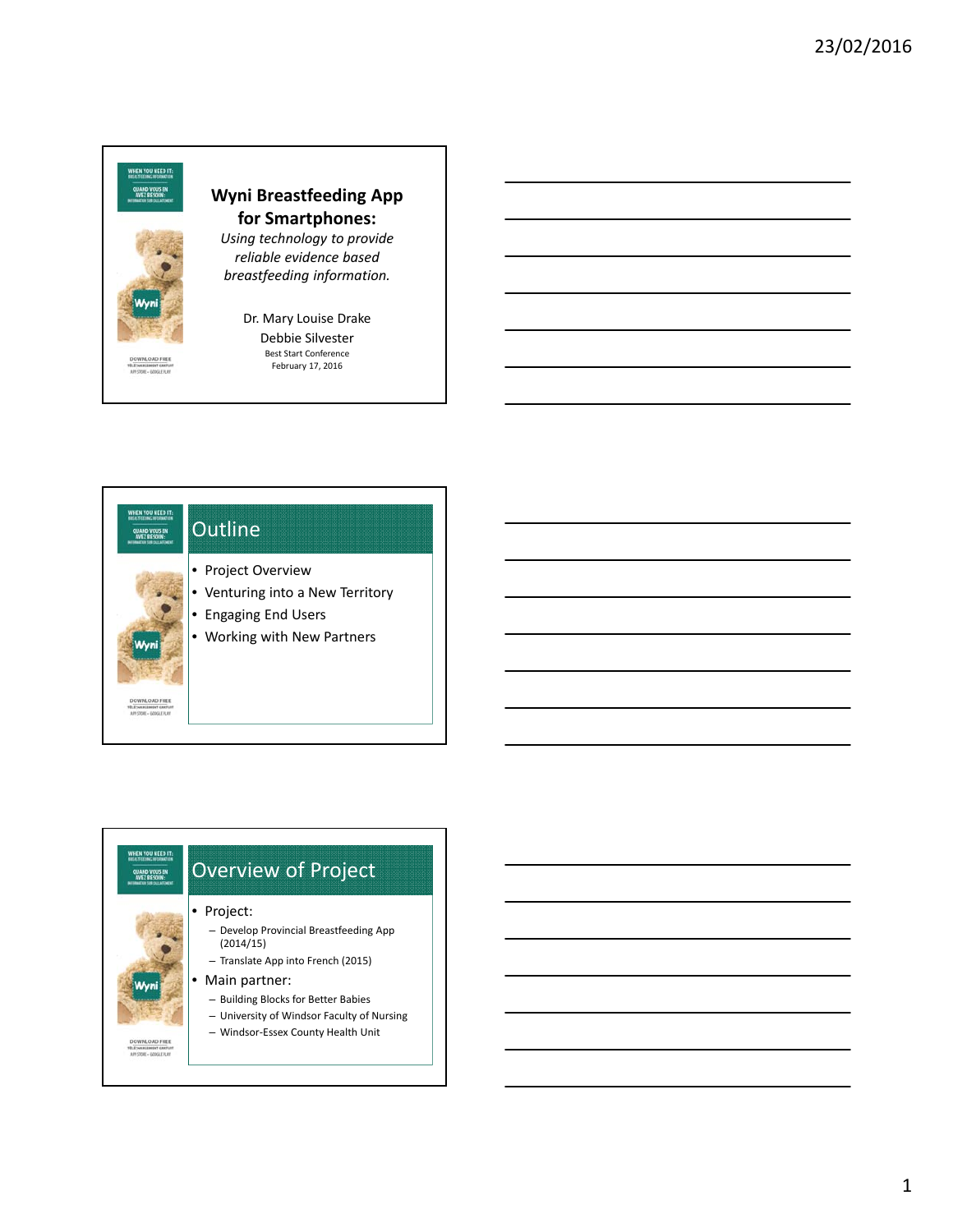



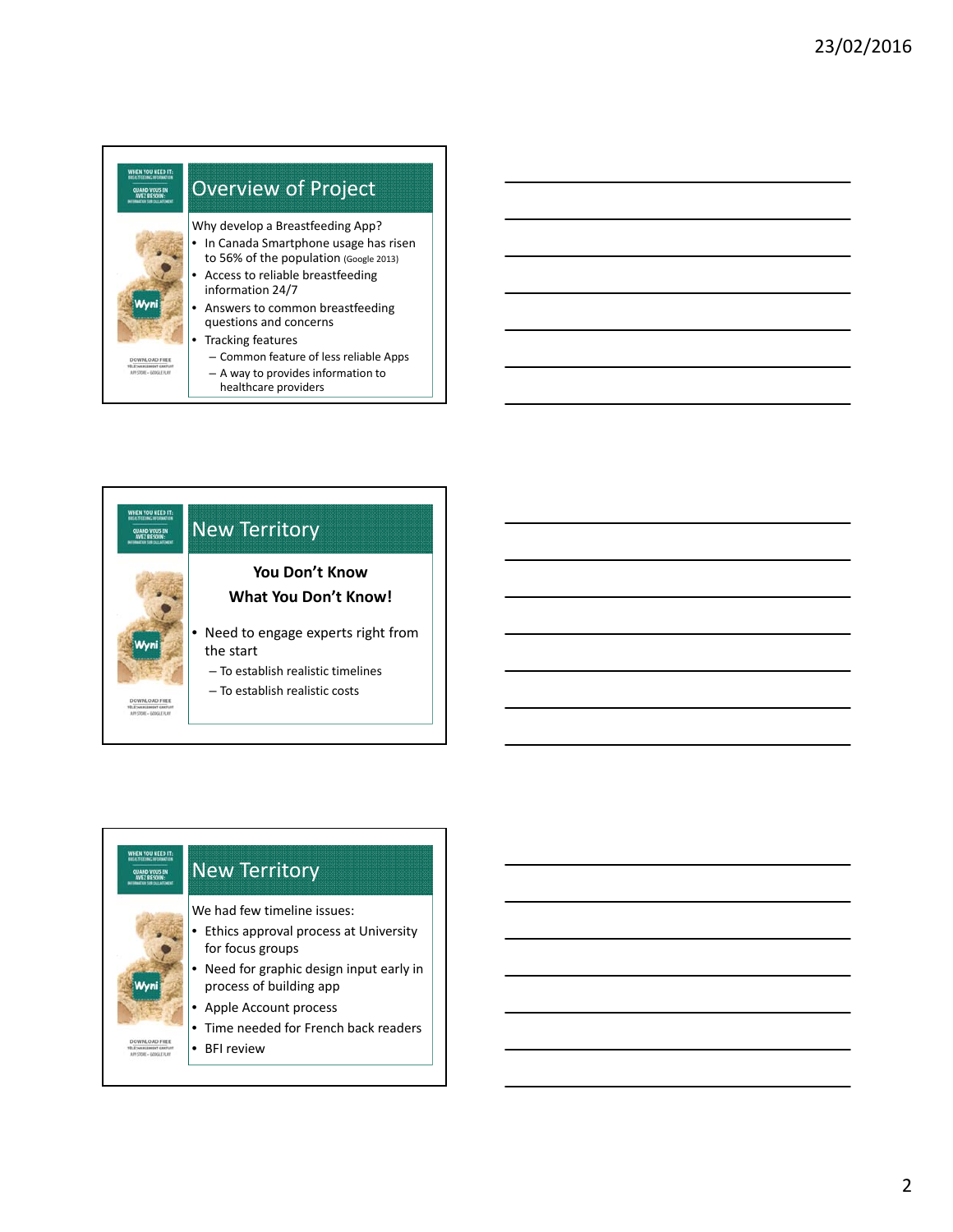





3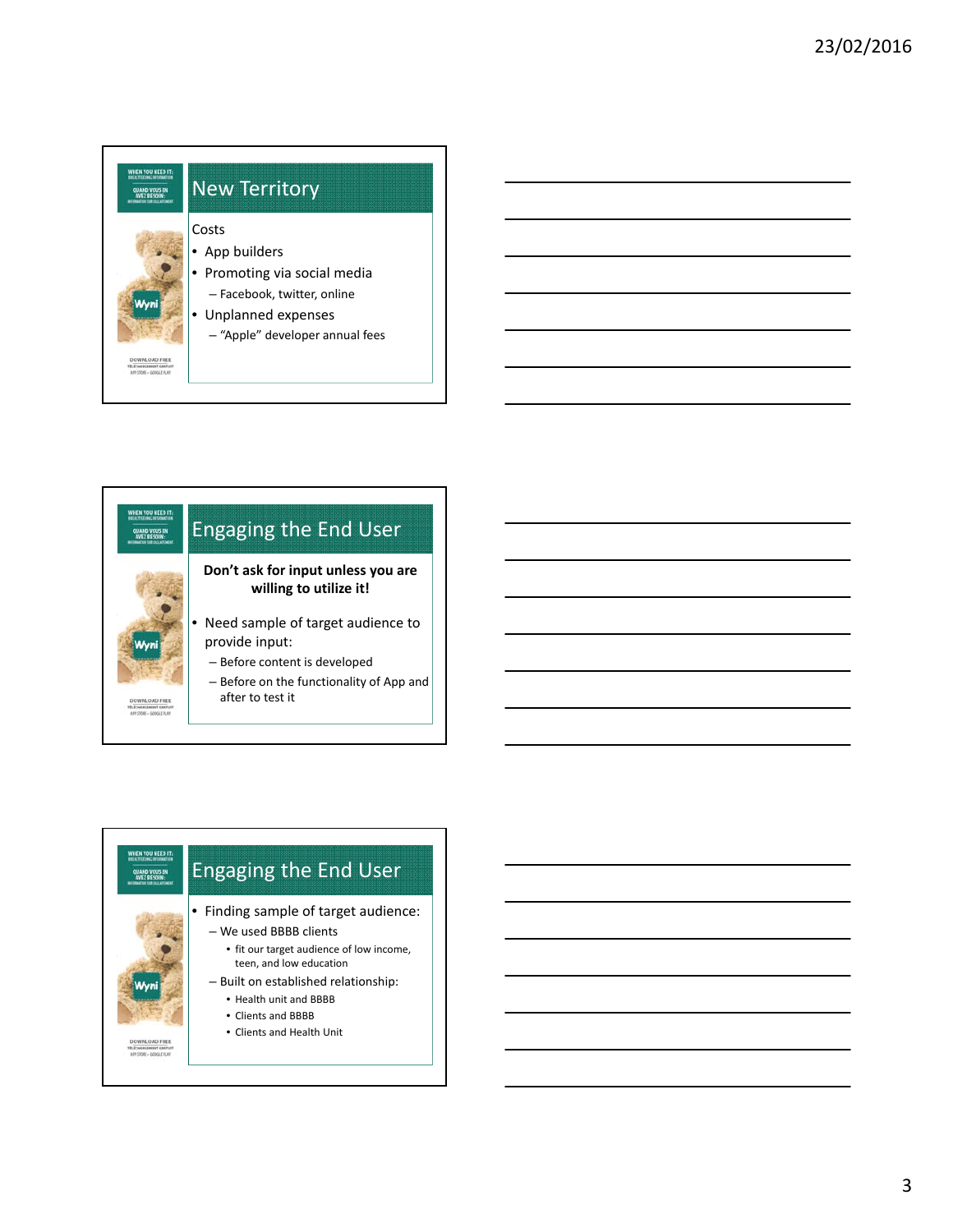





4